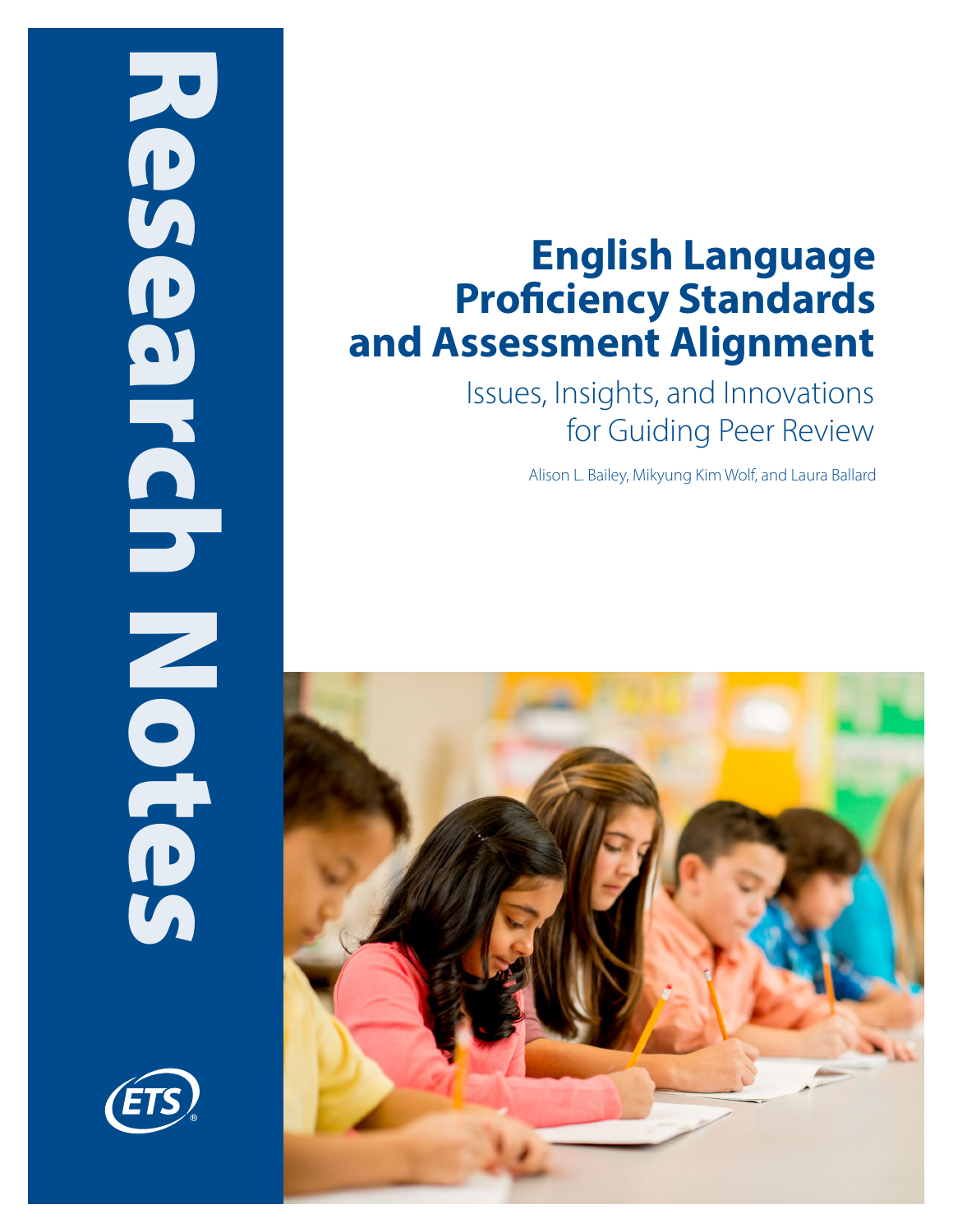This research note is based on our experience with language complexity protocol development and our research findings from the William T. Grant Foundationfunded project, *An Investigation of Language Demands in Standards, Assessments, and Curricular Materials for English Learners* (full report forthcoming). A major goal of this project is to assist in the reduction of inequality in educational experiences that English learner (EL) students experience in U.S. schools by investigating the language demands embedded in academic content standards and English language proficiency (ELP) standards, their linked assessments, and curricular materials in use with EL students in the fifth grade.<sup>1</sup> In doing so, we aim to identify essential language knowledge and skills that EL students need to acquire to meaningfully participate and succeed in academic learning and assessment. This work comes at a critical juncture in the field of educational assessment; the hiatus and adjustments to student testing during the coronavirus pandemic have raised questions about testing's role in instruction. This is coupled with serious concerns about fairness and the consequences of testing for culturally and linguistically diverse learners in the wake of the racial justice reckoning experienced across all sectors of society. Ensuring that assessments are appropriately developed and validly used for cultivating equitable education systems is crucial, now more than ever.

The research note focuses on the alignment aspect of ELP assessments, one of the required types of validity evidence for the federal peer review process of states' assessment systems. A basic tenant of current U.S. education policy is the alignment between what a test assesses and what content has been determined as meaningful for students in a given grade. A student's performance on a well-aligned assessment should indicate that student's level of mastery of content

knowledge. Whereas the alignment methods and literature on academic content assessments are relatively well-established, little guidance is available as to how to evaluate the alignment of ELP assessments to standards in terms of their content match (i.e., overlap in language demands between assessments and standards).

During the project investigation, we have developed a principled way to characterize language complexity inherent in standards, assessment, and curricular materials. We use the term "language complexity" to be inclusive of the complexity of linguistic forms and processing skills that contribute to language demands imposed on students. This research note particularly deals with high-level methodological guidance in two areas: First, we make suggestions for operationalizing the constructs of language complexity and cognitive complexity in this context. Second, we make recommendations for questions states might consider as they or their contractors assemble evidence of alignment pertaining to ELP standards and ELP assessments, as well as correspondence between ELP standards and academic content standards.

### **Intended audience and purpose**

The intended audience of this research note spans state education agencies (SEAs), assessment consortia, and assessment developers who must provide evidence of alignment for the federal government peer review processes (U.S. Department of Education [USDOE], 2018) outlined in the following pages. A secondary audience is third-party vendors and consultants contracted to perform alignment studies. Additionally, agencies of the federal government and their selected peer reviewers may find the research note useful in their upcoming reviews and in future directions to states.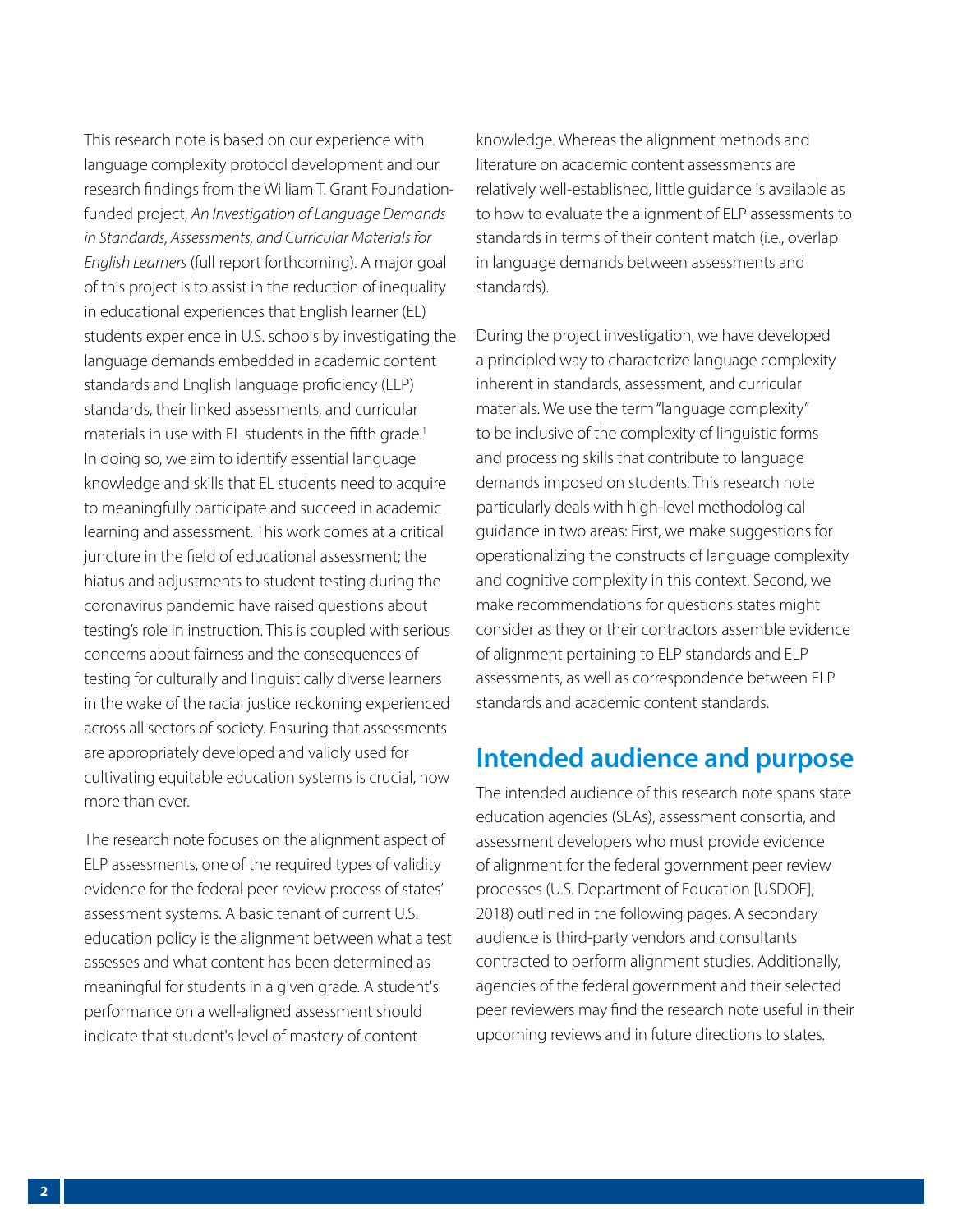This research note has three objectives:

- 1. Review the statutory requirements of the USDOE's assessment peer review process, particularly regarding alignment of the state's ELP assessment to its standards (see Box 1) and describe the significance of alignment evaluation in educational policy and for effectiveness of EL student education in particular.
- 2. Share insights from research that add to our understanding of the language demands in standards and assessments based on the development of the language complexity analysis protocol.
- 3. Outline key considerations for evaluating alignment between ELP standards and ELP assessments and for establishing correspondence between ELP standards and academic content standards, namely for English language arts and mathematics.

### **Objective 1: Why this matters for the assessment peer review process**

The principled approach we have taken to characterizing language demands in assessments, standards, and curricular materials has raised practical issues and has allowed for various insights and innovations that may prove useful for states and state contractors in conducting correspondence and alignment studies. A state's annual ELP assessment is designed to measure an EL students' proficiency in the English language. In the reauthorized Elementary and Secondary Education Act, the Every Student Succeeds Act (ESSA, 2015), "ELP assessments must be aligned to the ELP standards (Section 1111(b)(2)(G)) and measure ELs' proficiency levels annually in the four recognized

### **Box 1.** *Assessment Peer Review Process***: Section 3: Technical Quality—Validity Critical Element 3.1—Overall Validity, Including Validity Based on Content**

Examples of Evidence

Evidence to document adequate validity based on content for the State's general assessments includes:

• Validity evidence based on the assessment content that shows levels of validity generally consistent with expectations of current professional standards, such as:

 $[...]$ 

- For the ELP assessments, *expert review of items showing that the items address language demands of grade level academic content standards*.
- Evidence of *alignment*, including:
	- Report of results of an independent alignment study that is technically sound (i.e., method and process, appropriate units of analysis, clear criteria) and documents adequate alignment, specifically that:
		- *• Each assessment is aligned to its test blueprint, and each blueprint addresses: (1) depth and breadth of the State's academic content standards; or (2) the depth and breadth of the State's ELP standards;*
		- *• ; [sic]*
		- *• The State follows procedures to ensure alignment during test development;*
	- Description of a systematic process and timeline the State will implement to address any gaps or weaknesses identified in the alignment studies. [Emphasis in italics added].

From *A State's Guide to the U.S. Department of Education's Assessment Peer Review Process* by U.S. Department of Education, 2018, pp. 47–48 (**[https://www2.ed.gov/](https://www2.ed.gov/admins/lead/account/saa/assessmentpeerreview.pdf) [admins/lead/account/saa/assessmentpeerreview.](https://www2.ed.gov/admins/lead/account/saa/assessmentpeerreview.pdf) [pdf](https://www2.ed.gov/admins/lead/account/saa/assessmentpeerreview.pdf)**). In the public domain.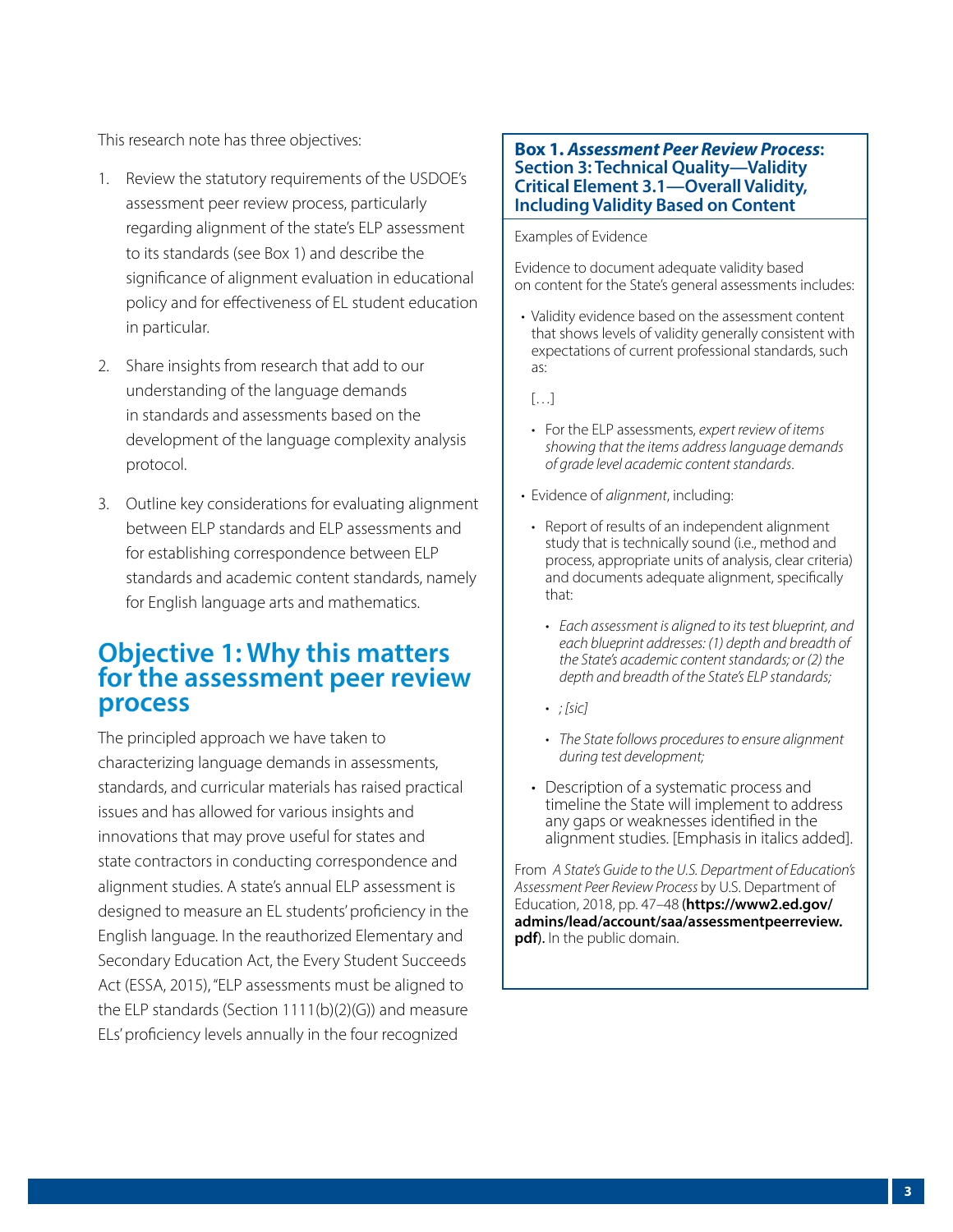domains of language skills: speaking, listening, reading, and writing (Section 1111(b)(1)(F))" (USDOE, 2018, p. 25). Moreover, those ELP standards must correspond to a state's academic content standards in English language arts, mathematics, and science (USDOE, 2018, p. 30). Statutory requirements of the ESSA mean that states will need to document these alignment efforts as part of Section 3: Technical Quality—Validity (USDOE, 2018). *A State's Guide to the U.S. Department of Education's Assessment Peer Review Process* (*Assessment Peer Review Process,* henceforth) explicitly requires states to submit evidence of alignment as Critical Element 3.1 of validity based on assessment content as follows:

The State's ELP assessments measure the knowledge and skills specified in the State's ELP standards, including:

- Documentation of adequate alignment between the State's ELP assessment and the ELP standards the assessment is designed to measure in terms of language knowledge and skills, the depth and breadth of the State's ELP standards, across all proficiency levels, domains, and modalities identified therein;
- Documentation of alignment (as defined) between the State's ELP standards and the language demands implied by, or explicitly stated in, the State's academic content standards. (Critical Element 3.1—Overall Validity, Including Validity Based on Content, USDOE, 2018, p. 48).

Typically, alignment evaluation for content assessments entails the content match in the knowledge, skills, and abilities (KSAs) of academic content standards as well as the KSA coverage (i.e., breadth) and its cognitive complexity level (i.e., depth). In the case of ELP assessments, the aspects of alignment are more complex because the content of language KSAs are intertwined with cognitive complexity (Paradis et al.,

**Box 2.** *Assessment Peer Review Process***: Section 1: Statewide System of Standards and Assessments. Critical Element 1.2— Challenging Academic Content Standards/ Coherent and Progressive ELP Standards that Correspond to the State's Academic Content Standards**

### Examples of Evidence

- Evidence that the State's ELP standards are appropriate and correspond to the State's academic content standards includes:
	- Documentation that the *four language domains (speaking, listening, reading, and writing), separately and/or in an integrated fashion, are included in the standards*.
- Demonstration of a strong correspondence or linkage between the State's academic content standards and the State's ELP standards, such that the State can claim that language requirements outlined in the ELP standards correspond with the academic language demands of the State's academic content standards. This evidence does not need to demonstrate that ELP standards include knowledge, skills, or vocabulary from the State's academic content standards.
- A detailed description of the strategies the State used to ensure that its ELP standards adequately specify *English language knowledge and skills necessary to reflect the language needed to acquire and demonstrate the skills identified in the State's academic content standards in at least reading/ language arts, mathematics, and science*.
- Reports of external independent reviews of the State's ELP standards, summaries of reviews by educators in the State, or other documentation. This documentation should confirm that the *State's ELP standards represent the English language proficiency expectations needed for ELs to demonstrate their achievement of skills identified in the State's academic content standards appropriate to each grade-level/grade-band in at least reading/ language arts, mathematics, and science*. [Emphasis in italics added].

From *A State's Guide to the U.S. Department of Education's Assessment Peer Review Process* by U.S. Department of Education, 2018, p. 30–31 (**[https://www2.ed.gov/](https://www2.ed.gov/admins/lead/account/saa/assessmentpeerreview.pdf) [admins/lead/account/saa/assessmentpeerreview.](https://www2.ed.gov/admins/lead/account/saa/assessmentpeerreview.pdf) [pdf](https://www2.ed.gov/admins/lead/account/saa/assessmentpeerreview.pdf)**). In the public domain.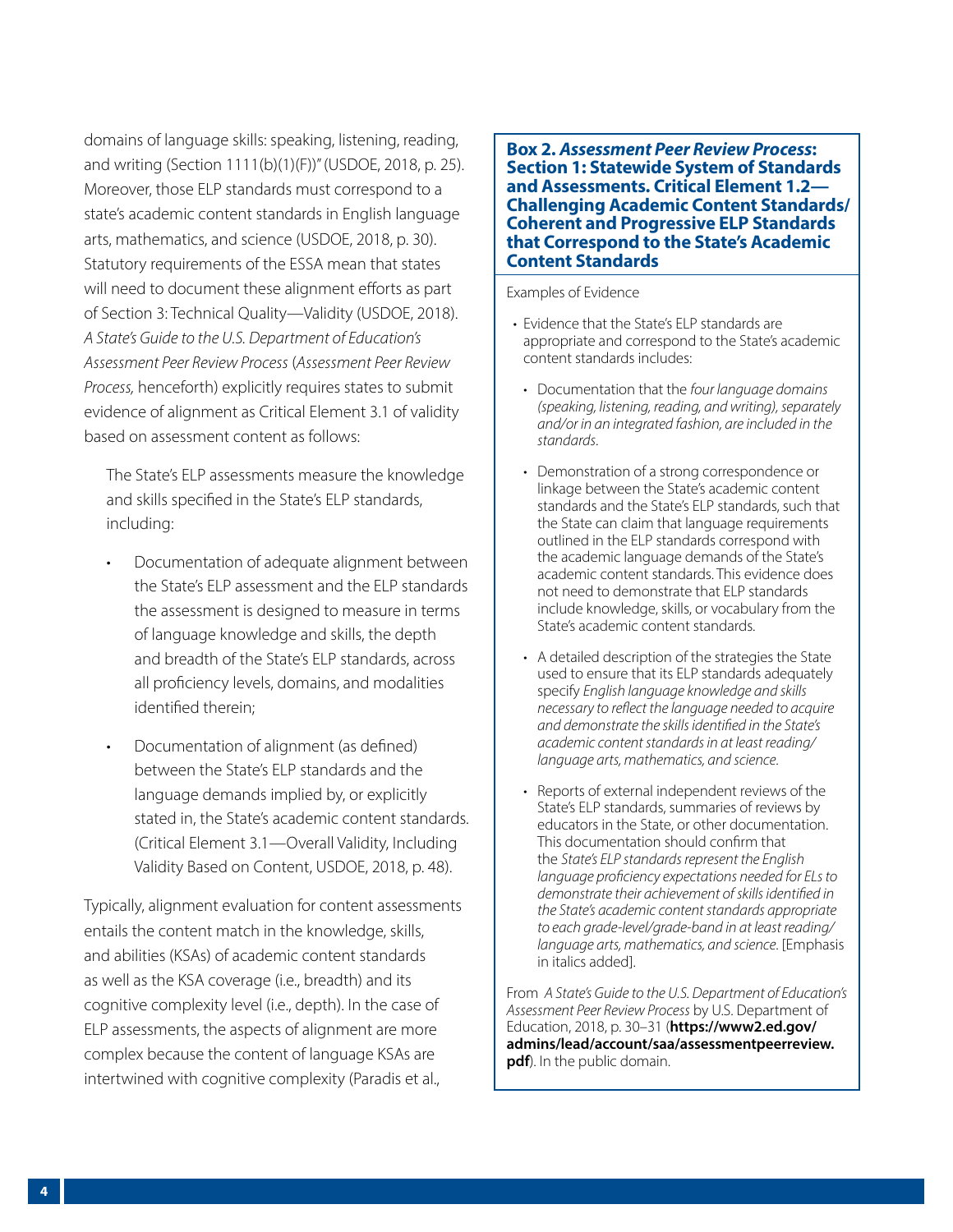2017) and can be difficult to separate. Unlike academic content standards, ELP standards commonly delineate different levels of proficiency. Examining the alignment between ELP standards and ELP assessments in terms of levels of proficiency is a new dimension to consider.

There is a fundamental demand for the clear articulation of the English language knowledge and skills found in ELP standards so that these may be compared with the inherent language complexity of the academic content standards (whether overt or implicit) to ascertain the degree of correspondence between them and the ELP standards' degree of alignment with ELP assessment items. This is important because "ELP standards should contain language proficiency expectations that reflect the language needed for EL students to acquire and demonstrate their achievement of the knowledge and skills identified in the State's academic content standards appropriate to each grade in at least reading/language arts, mathematics, and science" (USDOE, 2018, p. 24).

There were efforts to make such characterizations and determine the correspondences and alignments between standards and assessments with a prior generation of ELP and academic content standards and assessments (e.g., Bailey et al., 2007; Chi et al., 2011). Now a new generation of ELP standards and assessments—such as the ELPA21 state collaborative ELP standards (Council of Chief State School Officers [CCSSO], 2014) and WIDA English language development standards framework (WIDA, 2014, 2020)<sup>2</sup>—require reestablishing the two components of content validity involving evidence demonstrating (a) alignment between ELP assessment and ELP standards (Critical Element 3.1) and (b) correspondence of language demands between ELP standards and academic content-area standards (ELP and academic content, Critical Element 1.2 and Critical Element 3.1; see Box 1 and Box 2 in this research note for acceptable evidence of these two critical elements). However, there are likely to be states without in-house experience or expertise in conducting the linguistic analyses needed to demonstrate alignment and correspondence. Further, contractors to states have only infrequently been requested to document alignment of the language demands between ELP and academic content standards. One of the aims in the William T. Grant Foundation project was to provide a researchbased perspective on language demands and inform new alignment and correspondence efforts intended for the improvement of EL student assessment.

### **Objective 2: Insights from research on language demand features in standards and assessments**

### Development of language demand protocols

In order to characterize language demands, including language complexity in standards and assessments, the project developed protocols encompassing a number of categories drawn from previous literature (see the appendix for a list of relevant literature). In developing and adopting various linguistic categories, a combination of systemic functional linguistics, sociocultural theory, and speech act theory comprises our main theoretical frameworks. In recognition of the multifaceted nature of language demands, a sample of categories included in the project protocols follows:

- Complexity of language forms (e.g., lexical, syntactic, and holistic linguistic complexity levels)
- Language functions (e.g., describing, explaining, comparing)
- Language use contexts (e.g., social/interpersonal, school-navigational, general-academic, and discipline-specific contexts)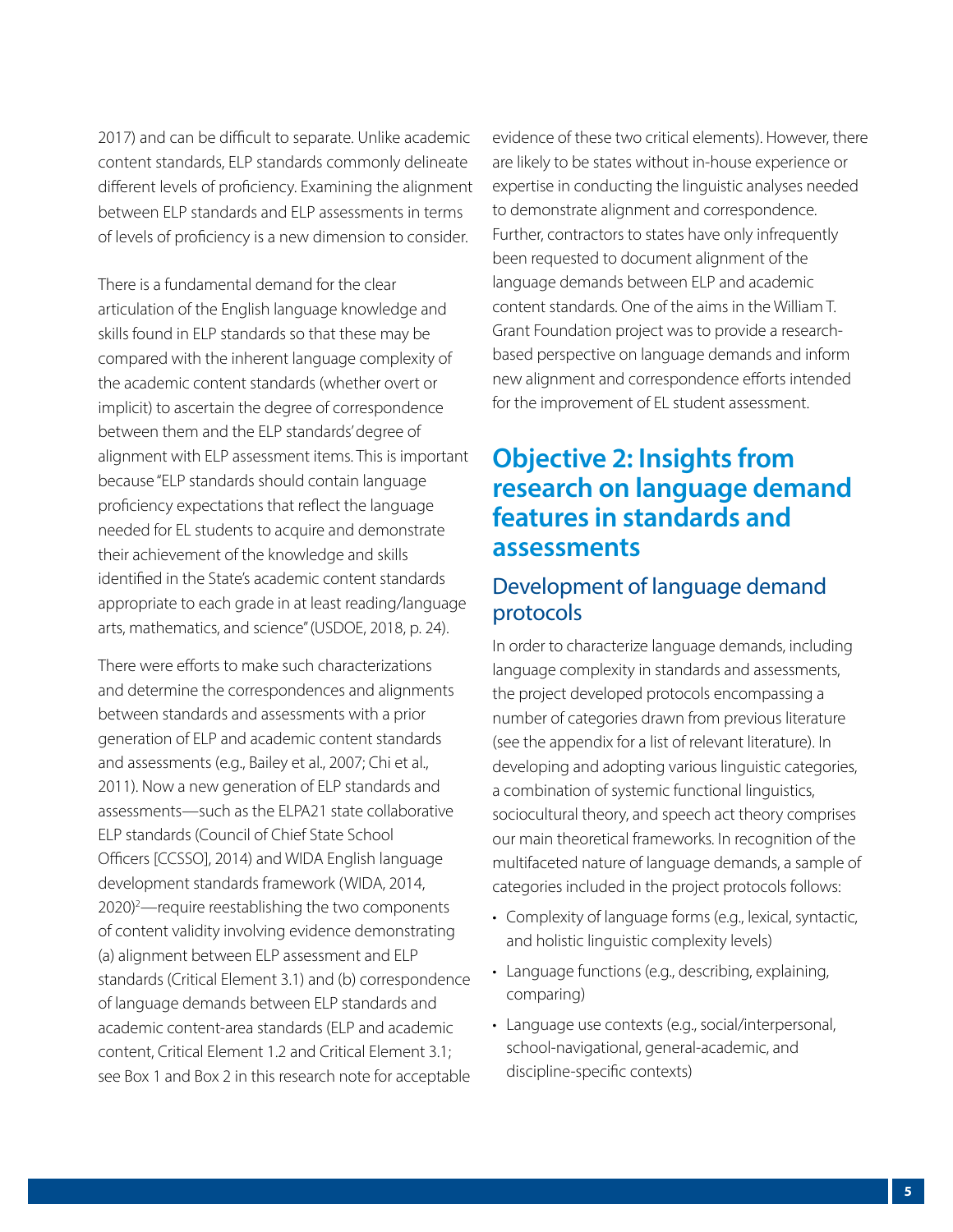- Genre of language tasks/types of practices (e.g., engaging in academic discussion, writing a research report)
- Complexity of language processing skills (e.g., foundational, basic, and higher order language skills)
- Discreteness versus integration of language modalities (e.g., listening vs. listening and speaking about a topic followed by writing about it)
- Pragmatic arrangements (e.g., communicative mode such as collaborative, interpretive, and productive; types of interaction; audience; speaker)

Some of the categories above were applied to both standard descriptions and assessment items while others were applied to assessment items only. For example, the complexity of language forms can be evaluated in a quantifiable way for concrete assessment materials (e.g., reading passages, listening stimuli, items). In contrast, standards tend to make general reference to grade-appropriate texts, making it impractical to evaluate specific linguistic complexity.

Among the categories listed, the pragmatic arrangements category, not emphasized in previous work, is worth noting. The pragmatic arrangements in our protocol are adapted from Bailey's (2015) initial articulation of the ways in which standards and other documents portray social-communicative interactions in school contexts. This use and organization of language (and nonlinguistic forms of communication) include the range of audiences students are expected to address (e.g., other students, teachers, counselors), how classroom participation is configured (e.g., oneto-one, one-to-many interactions), conversational turn-taking practices, and mention of linguistic and nonlinguistic resources that can be recognized as students' multicompetences (e.g., use of first language to access content, use of visual aids, graphics). The subcategories related to pragmatic arrangements

are intended to capture the paradigm focusing on communicative language use in current ELP standards. This approach has proven useful for capturing not only language knowledge and skills but also language use in authentic disciplinary practices that is also a salient feature of the current academic content standards. By having a set of pragmatic categories, alignment examination of the representation of language use in ELP assessments and ELP standards (and the academic content standards) can be systematically conducted.

Notably, the project did not create a singular rating of linguistic complexity by which to judge a match for language demands across different types of materials (i.e., content standards, ELP standards, ELP assessments, curricular materials). Rather, the project protocols operationalized language demands based on the wide array of features outlined above (see Figure 1 and Figure 2 for examples).

### Application of language demand protocols

During the iterative process of development and application of the language demands protocols in our project, new insights emerged concerning (a) the intersection of language demand variables and cognitive complexity measures, (b) the unit of analysis, (c) the parsimony for coding categories, and (d) rater/ coder qualifications. Herein we briefly describe our experience and insights for each point.

First, we often found a close intersection of a group of language demand variables with cognitive complexity measured using Webb's (2005) Depth of Knowledge scale. In particular, when analyzing the language demands in standards and assessments in terms of language functions and complexity of language processing skills, these categories are naturally interwoven with cognitive demands. For instance,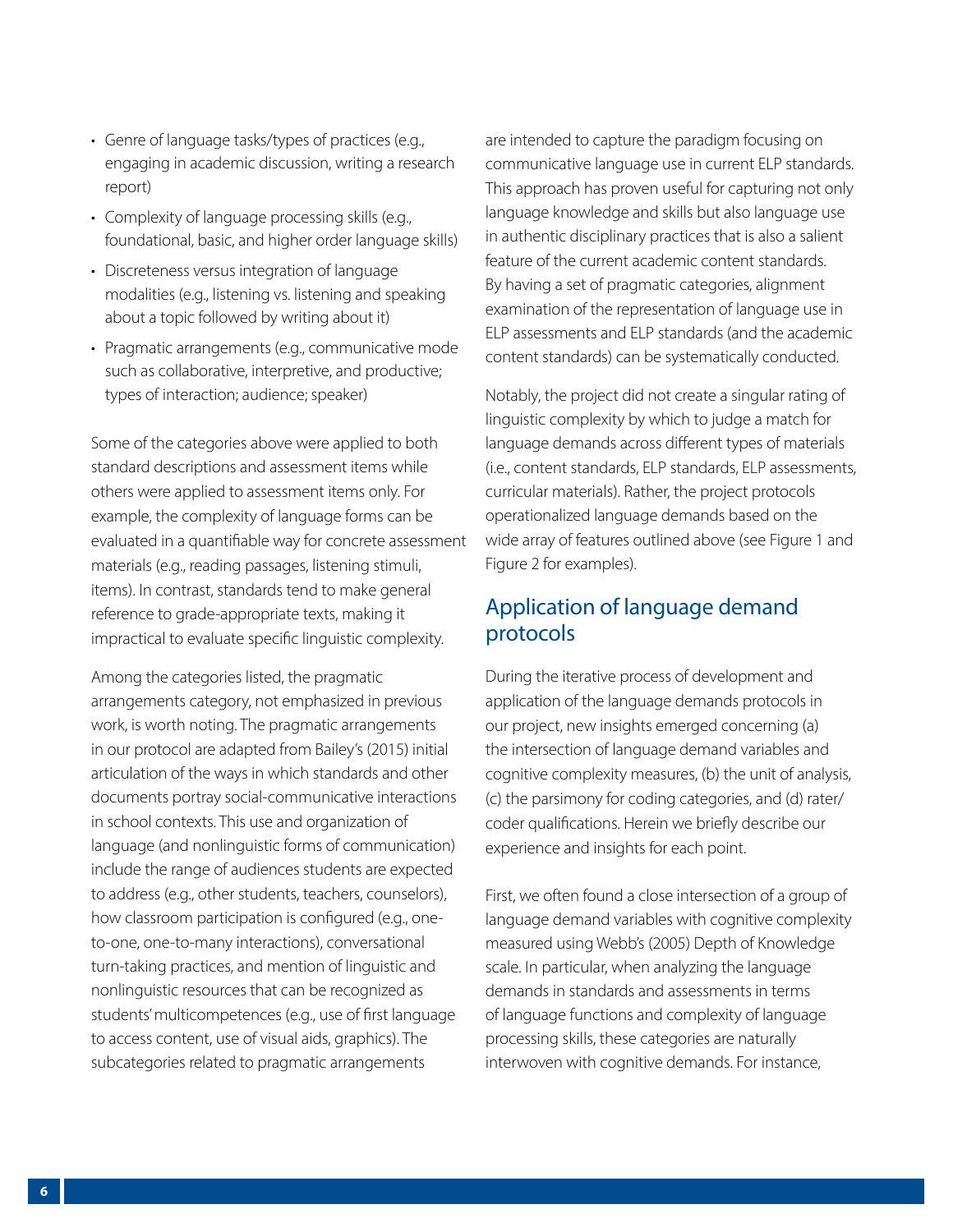summarizing a reading passage with complex linguistic forms on an abstract topic will likely require high-level cognitive demand. Thus, language functions and complexity of language processing skills provide finegrained level of language demands and help determine the cognitive demands of standards and assessments. Alternatively, the evaluation of cognitive complexity may be redundant when the detailed evaluation of language demand is performed.

Second, standards commonly describe multiple skills, including both a primary language feature as well as one or more secondary or subfeatures, which makes determining the unit of language analyses complicated. In our project, we undertook a detailed analysis that unpacked the standards language to list multiple embedded skills. Even if a standard was written to a specific language skill or modality (e.g.,

writing), the standard may implicitly require other modalities (e.g., reading). Thus, no standard was taken at face value but was analyzed for all possible demands on the learner. The exercise of standards descriptions and documentation of skills in each standard not only facilitated a common understanding of standards among coders but also clarified cross-modalities embedded in reading, writing, and speaking/listening standards.

Third, when analyzing the language demands in such a comprehensive way using the protocol categories listed previously, the evaluation of alignment may be conducted by a set of certain categories (e.g., the coverage and mapping of language functions, language skills, and integration of modalities). This type of fine-grained analysis of language demands requires technical training and a substantial time commitment.

### FIGURE 1: Example coding of language demands within an English language proficiency (ELP) standard

| Language Functions: identify,                                                                           | Standard 4-5.1                                                                                                                              |
|---------------------------------------------------------------------------------------------------------|---------------------------------------------------------------------------------------------------------------------------------------------|
| interpret, explain, summarize                                                                           | An ELL can                                                                                                                                  |
| <b>Language Modality</b><br>Discrete: listening, reading,<br><b>Integrated: listening &amp; reading</b> | Construct meaning from oral presentations and literary and informational<br>text through grade-appropriate listening, reading, and viewing. |
| <b>Pragmatic Arrangements</b>                                                                           | Level 5                                                                                                                                     |
| <b>Communicative Mode:</b>                                                                              | use a wide range of strategies to:                                                                                                          |
| interpretive, productive                                                                                | · determine two or more main ideas or themes                                                                                                |
| Speaker: undefined                                                                                      | · explain how key details support the main ideas or themes                                                                                  |
| Audience: undefined                                                                                     | · summarize a text from read-alouds, written texts, and oral presentations.                                                                 |

Note: ELPA21 Standard 4-5.1, Level 5. The following coding categories are not applicable to standards and thus are not shown in the figure: Language form complexity, language use context, genre, and complexity of language processing skill. ELL = English language learner. Adapted from *English Language Proficiency (ELP) Standards With Correspondences to K-12 English Language Arts (ELA), Mathematics, and Science Practices, K-12 ELA Standards, and 6-12 Literacy Standards* by Council of Chief State School Officers (p. 18), 2014 (**https://ccsso.org/sites/ default/files/2017-11/Final%204\_30%20ELPA21%20Standards%281%29.pdf**). Content copyright 2014 by the Council of Chief State School Officers.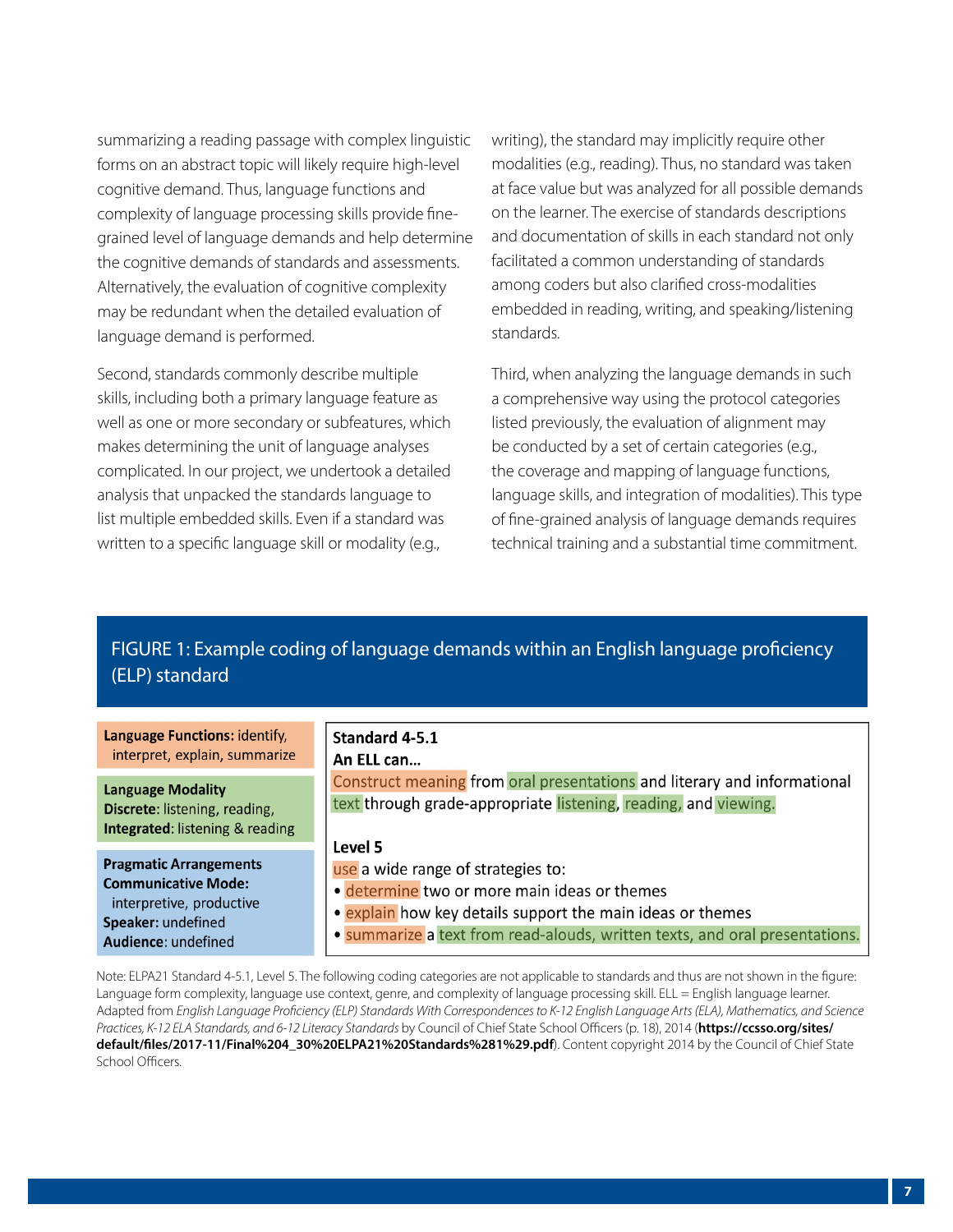### FIGURE 2: Example coding of language demands within an English language proficiency (ELP) assessment task

| <b>Language Form Complexity</b><br>Lexical: low                                                                                                              | ≡<br>$\leftarrow \rightarrow$<br>Listen to an announcement from the school principal. Follow the                                                                                                                                                                                                                                                                                                                                                                                                       |                                                                                               |
|--------------------------------------------------------------------------------------------------------------------------------------------------------------|--------------------------------------------------------------------------------------------------------------------------------------------------------------------------------------------------------------------------------------------------------------------------------------------------------------------------------------------------------------------------------------------------------------------------------------------------------------------------------------------------------|-----------------------------------------------------------------------------------------------|
| <b>Syntactic: moderate</b><br><b>Holistic: moderate</b>                                                                                                      | speaker's directions for a writing task.<br>I have great news everyone. A famous journalist is going to come to<br>our school. His name is Jose Medina. He is going to visit next week! I am<br>collecting questions from students before Mr. Medina visits. Mr. Medina<br>has traveled all over the world covering news stories. He currently writes<br>for a very popular news magazine.<br>Write three questions that you want to ask the visitor. Be sure to write<br>in complete sentences.<br>(b | $\overline{\mathbf{3}}$<br><b>GUEST</b><br>Now write the first question for the visitor here. |
| Language Functions: interpret, inquire                                                                                                                       |                                                                                                                                                                                                                                                                                                                                                                                                                                                                                                        |                                                                                               |
| Language Use Context: social studies;<br>school navigational/instructional                                                                                   |                                                                                                                                                                                                                                                                                                                                                                                                                                                                                                        |                                                                                               |
| <b>Language Modality</b><br><b>Integrated:</b> listen & read & write                                                                                         |                                                                                                                                                                                                                                                                                                                                                                                                                                                                                                        |                                                                                               |
| <b>Pragmatic Arrangements</b><br>Communicative mode: interpretive,<br>productive<br>Speaker: adult- school principal<br>Audience: adult- visiting journalist |                                                                                                                                                                                                                                                                                                                                                                                                                                                                                                        |                                                                                               |
| <b>Genre:</b> informational                                                                                                                                  |                                                                                                                                                                                                                                                                                                                                                                                                                                                                                                        |                                                                                               |
| <b>Language Processing Skill: basic</b>                                                                                                                      |                                                                                                                                                                                                                                                                                                                                                                                                                                                                                                        |                                                                                               |

Note: The ELP item is a released sample writing task from the English Language Proficiency Assessment for the 21st Century. Copyright 2021 by ELP21. Reprinted with permission.

We have presented one way to comprehensively analyze the language demands in standards and assessments based on our protocol and its application. The level of analysis details will certainly depend on the purpose of alignment evaluation. One may choose a group of specific language complexity categories to evaluate the alignment of language demands for practicality and efficiency.

Fourth, in applying language- and/or cognitivecomplexity protocols for ELP assessments, qualifications of coders and quality of coding decisions are of crucial importance. In our project, agreement on characterizing language demands between trained coders with linguistics expertise and prior

English as a second language (ESL) or English as a foreign language teaching experience was variable; agreement also differed depending on specific coding category. Lin and Zhang's (2014) review of 20 standards-correspondence studies that used content experts and ESL specialists to rate cognitive complexity in the language performance indicators showed that "depending on the particular grades and subject areas, 3–6 reviewers are needed to achieve acceptable reliability and to control for reasonable measurement errors in their judgments" (p. 413; see also Christopherson & Webb, 2015, which discussed the challenge and complexity of rater agreement in this domain). Focus groups with teachers who were part of the William T. Grant Foundation project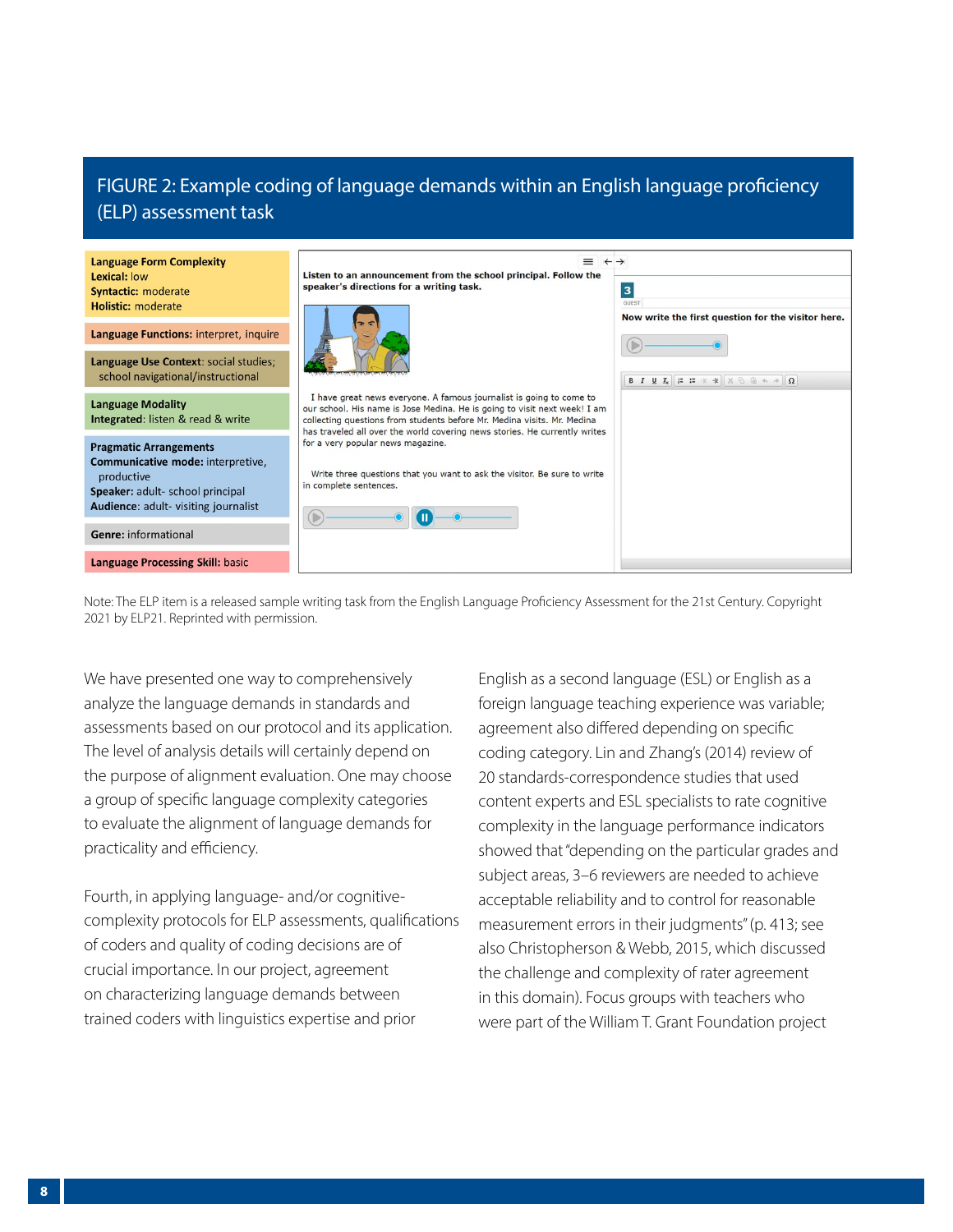revealed how general education teachers and ESL specialists also struggled with the ambiguity of the standards descriptions, which can lead to different understandings of the language demands of the standards (Wolf et al., 2021).

We hope that these findings and insights on implementing protocols and procedures to characterize language demands in a principled way can assist states and others to make meaning of language constructs across the standards and inform their generation of evidence to argue for alignment between ELP standards and academic content standards and alignment between ELP standards and ELP assessments. In the next section, we make further suggestions to consider when collecting evidence for ELP alignment.

### **Objective 3: Key considerations for ELP alignment evaluation**

In an effort to examine the language demands in ELP standards and academic content standards, Christopherson and Webb (2015) utilized the key practice language functions described in the *Framework for English Language Proficiency Development Standards Corresponding to the Common Core State Standards and the Next Generation Science Standards* (CCSSO, 2012). Christopherson and Webb performed standards-to-standards alignment with the model performance indicators (MPIs) of the 2007 and 2012 editions of the WIDA English language proficiency/ development standards (considered equivalent artifacts with their focus on language features). Additionally, they reported the results of a correspondence study between the Florida calculus standards and the WIDA MPIs. Overall, they reported relatively weak

correspondences. While Christopherson and Webb's work represents a post-ESSA approach to examining language demands by adopting new methods, innovations are still needed that can effectively capture the "English language knowledge and skills necessary to reflect the language needed to acquire and demonstrate the skills identified in the State's academic content standards" (USDOE, 2018, p. 31). In a similar vein, WestEd (2015) conducted a correspondence study to examine the alignment of California's English language development standards to academic content standards. In this study, researchers used the mathematical key practices and the science/ engineering key practices delineated in the Common Core State Standards for Mathematics and the Next Generation Science Standards, respectively. By using a small set of high-level key practice descriptions instead of each individual standard description, the correspondence evaluation was performed at the macro level, yet little information was reported about rater agreement in the WestEd study. Building on previous work, we strove to deepen and refine our protocols, streamlining the characterizations of language and increasing reliability across features, as well as deploying them with additional relevant artifacts such as test items and curricular materials.

It is evident that more empirical research is needed to shed light on ELP alignment methods. In the interim, we recommend SEAs, assessment developers, and/ or alignment evaluators lay out the level of alignment details and the focus of alignment evaluation in determining the alignment method, including the categories of examination. We offer the following foundational questions for use by SEAs to ascertain the quality of the evidence generated by the required ELP alignment evaluation. Such questions may also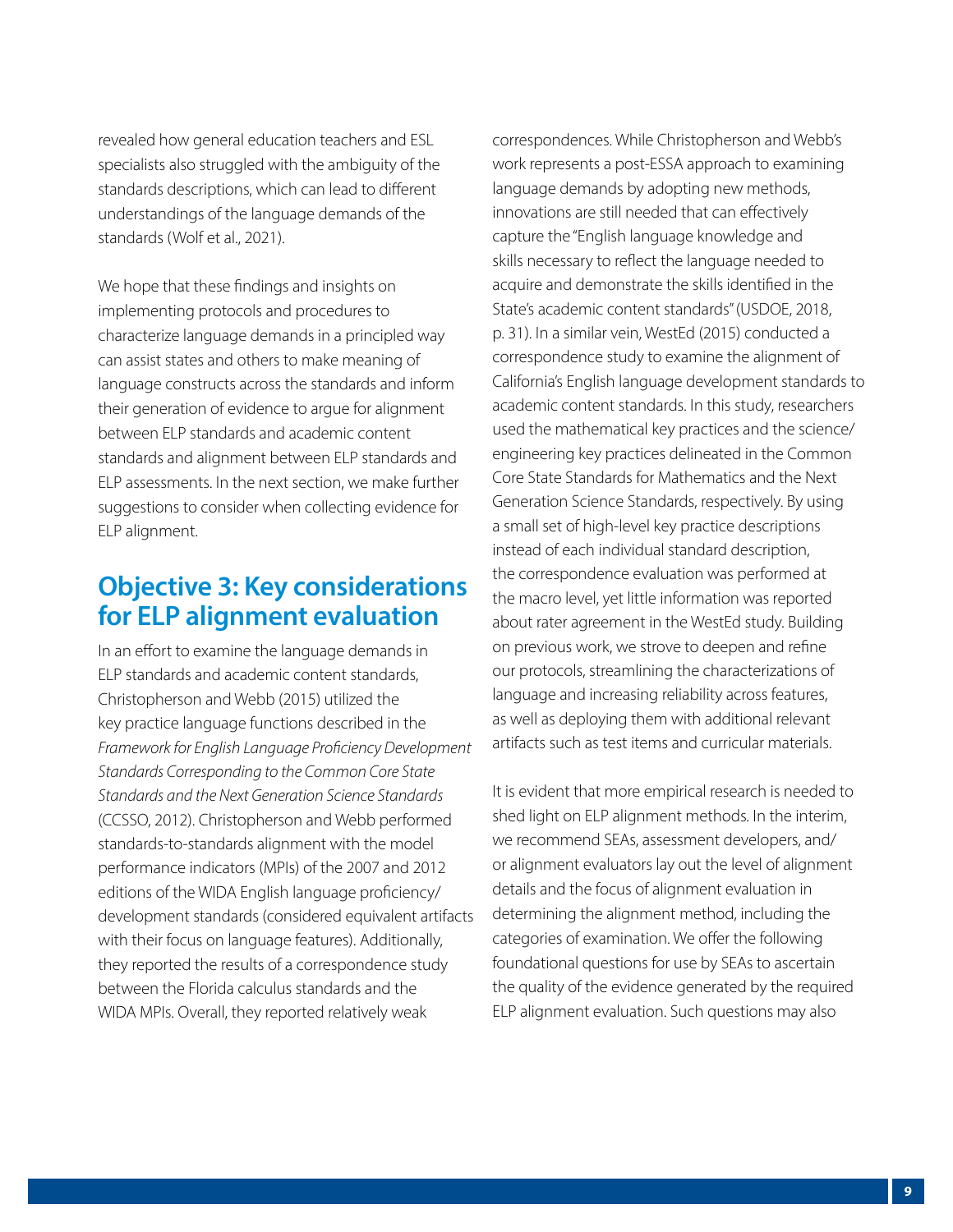play a role in drafting requests for proposals for alignment studies and vetting responses from vendors/ consultants who may be contracted to conduct such studies.

- 1. How are language demands operationalized? Will the construct cover language knowledge, skills, and language use across disciplines? How are language skills/modalities presented in standards?
- 2. Once the constructs of the ELP assessments are defined (based on the analysis of language demands in ELP and content-area standards), which standards and language demands are represented in ELP assessments? To what extent are each standard and language demand covered in ELP assessments? (This information may be documented in the test specifications or blueprint.)
- 3. What aspects of language demand/complexity are to be examined for alignment (e.g., range of language functions; language content coverage related to content areas; pragmatic arrangement features, such as speaking to the whole group, conversing in dyads)?
- 4. What approaches to alignment evaluation are being proposed? How will traditional alignment approaches used for academic content standards and assessments, such as the Depth of Knowledge scale (Webb, 2005), be modified to characterize language complexity?
- 5. What unit of the standards (or test items) is useful for judging alignment? How are the different language modalities (i.e., listening, reading, speaking, writing) treated in alignment (e.g., discrete, integrated)?
- 6. What criteria will be implemented in selecting the coders who characterize the language demands? How and how well will coders be trained?
- 7. How will reliability between coders be calculated? What levels of reliability can be expected? What process will be implemented in resolving coder disagreements?
- 8. How will an acceptable level of alignment be determined? How will the information provided by protocol coders be compiled and used to identify areas of acceptable coverage as well as any gaps or weaknesses (e.g., new assessment item development, standards review and revision)?

# **Remaining challenges and opportunities**

Inclusion of ELP assessments in peer review is relatively new compared to the long-standing tradition of peer review on academic content assessments (Farnsworth, 2020). While the assessment peer review process (USDOE, 2018) has raised the significance of ELP alignment evaluation substantially, the guidance was made based on a limited body of ELP alignment methods. The questions raised in the previous section beg for more empirical research and discussion among relevant stakeholders. For instance, which categories of our language demand protocol are most practical and parsimonious for ELP assessment alignment evaluation? Take the "acceptable level of alignment" as an example. Once the degree of match between different standards or between standards and assessment items is determined, there is still the issue of how to interpret these data. For example, alignment expectations have been set at 75% for the match between compared units (e.g., Christopherson & Webb, 2015). But are these percentages of alignment sufficient for peer review?

More collective discussion based on empirical research (e.g., understanding of student outcomes tied to different degrees of alignment) is needed to address this question.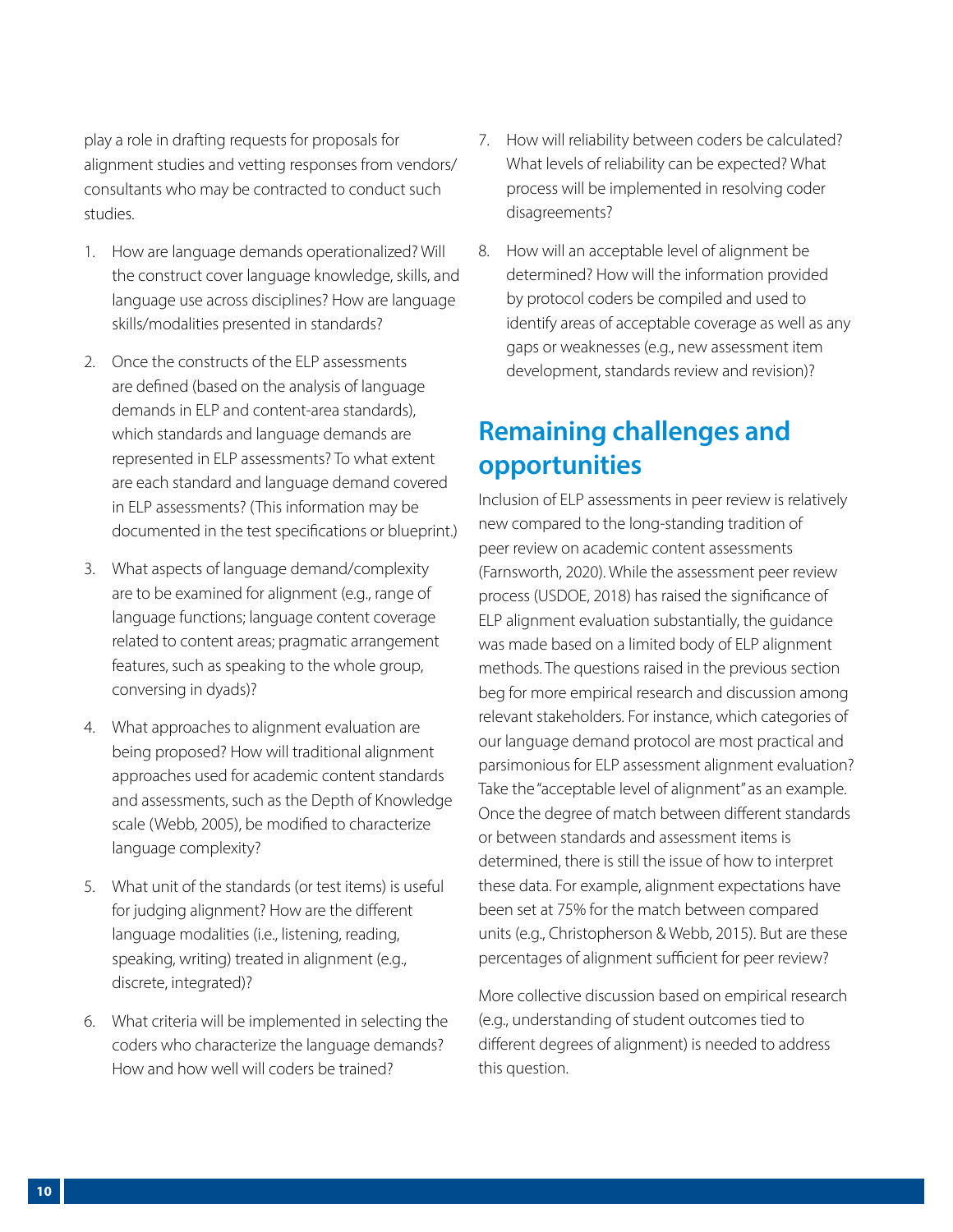Establishing ELP alignment is a continuous improvement process that involves the study of the language demands embedded in the content of standards and assessments. Additionally, ELP alignment should also be concerned with the language complexity presented in curricular materials as well as how EL students are performing on assessments with various types of language complexity. The categories to characterize the language complexity employed in the current research project may also be applied to curricular materials to ensure alignment among standards, assessments, and curricular/ instructional materials. This line of study will provide technically sound methods to evaluate the alignment of ELP assessments and their related standards in a systematic and sustainable manner. Further, they will in turn help the assessment peer review process continuously improve the evidence-based guidelines. Above all, continuous ELP alignment evaluation will help to ensure the equity of supporting EL students in standards-based education.

### **References**

- Bailey, A. L. (2015). *Pragmatic arrangements of ELP/D standards and ELP assessment* [Unpublished manuscript]. University of California, Los Angeles.
- Bailey, A. L., Butler, F. A., & Sato, E. (2007). Standards-to-standards linkage under Title III: Exploring common language demands in ELD and science standards. *Applied Measurement in Education, 20*(1), 53–78. **<https://doi.org/10.1080/08957340709336730>**
- Chi, Y., Lin, C.-K., & Zhang, J. (2011). *Alignment between the WIDA English Language Proficiency Standards, 2007 edition, pre-kindergarten through Grade 12 and ACCESS for ELLs assessment.* Wisconsin Center for Education Research.
- Christopherson, S. C., & Webb, N. L. (2015). *Final report: Alignment analysis of key practice language functions from the framework for English Language Proficiency Development Standards corresponding to the Common Core State Standards for English Language Arts and Mathematics and the WIDA English Language Proficiency Standards.* Wisconsin Center for Education Products & Services.
- Council of Chief State School Officers. (2012). *Framework for English language proficiency development standards corresponding to the Common Core State Standards and the Next Generation Science Standards.*  **[https://www.ccsso.org/sites/default/files/2017-11/ELPD%20Frame](https://www.ccsso.org/sites/default/files/2017-11/ELPD%20Framework%20Booklet-Final%20for%20web.pdf)work%20Booklet-Final%20for%20web.pdf**

Council of Chief State School Officers. (2014). *English language proficiency (ELP) standards with correspondences to K-12 English language arts (ELA), mathematics, and science practices, K-12 ELA standards, and 6-12 literacy standards.* **[https://ccsso.org/sites/default/files/2017-11/Final%204\\_30%20](https://ccsso.org/sites/default/files/2017-11/Final%204_30%20ELPA21%20Standards%281%29.pdf) ELPA21%20Standards%281%29.pdf**

Every Student Succeeds Act, 20 U.S.C. § 6301 (2015).

- Farnsworth, T. (2020). A review of validity evidence on K-12 English language proficiency assessment. In M. K. Wolf (Ed.), *Assessing English language proficiency in U.S. K–12 schools* (pp. 75–91). Routledge. **<https://doi.org/10.4324/9780429491689-5>**
- Lin, C.-K., & Zhang, J. (2014). Investigating correspondence between language proficiency standards and academic content standards: A generalizability theory study. *Language Testing, 31*(4), 413–431. **<https://doi.org/10.1177/0265532213520304>**
- Paradis, J., Rusk, B., Duncan, T. S., & Govindarajan, K. (2017). Children's second language acquisition of English complex syntax: The role of age, input, and cognitive factors. *Annual Review of Applied Linguistics, 37,* 148–167. **<https://doi.org/10.1017/S0267190517000022>**
- U.S. Department of Education. (2018). *A state's guide to the U.S. Department of Education's assessment peer review process.* **[https://www2.ed.gov/admins/](https://www2.ed.gov/admins/lead/account/saa/assessmentpeerreview.pdf) [lead/account/saa/assessmentpeerreview.pdf](https://www2.ed.gov/admins/lead/account/saa/assessmentpeerreview.pdf)**
- Webb, N. L. (2005). *Web alignment tool (WAT) training manual.* Wisconsin Center for Education Research.
- WestEd. (2015).*Correspondence study report: California English Language Development Standards, Common Core State Standards for Mathematics, and Next Generation Science Standards: Correspondence study and augmentation document project.* **[https://www.cde.ca.gov/ta/tg/ep/documents/corspnd](https://www.cde.ca.gov/ta/tg/ep/documents/corspndstdyrptab899.pdf)[stdyrptab899.pdf](https://www.cde.ca.gov/ta/tg/ep/documents/corspndstdyrptab899.pdf)**
- WIDA. (2014). *2012 amplification of the WIDA English language development standards, kindergarten–Grade 12.* **https://wida.wisc.edu/sites/default/ [files/resource/2012-ELD-Standards.pdf](https://wida.wisc.edu/sites/default/files/resource/2012-ELD-Standards.pdf)**
- WIDA. (2020). *WIDA English language development standards framework, 2020 Edition, kindergarten—Grade 12.***[https://wida.wisc.edu/sites/default/files/](https://wida.wisc.edu/sites/default/files/resource/WIDA-ELD-Standards-Framework-2020.pdf) [resource/WIDA-ELD-Standards-Framework-2020.pdf](https://wida.wisc.edu/sites/default/files/resource/WIDA-ELD-Standards-Framework-2020.pdf)**
- Wolf, M. K., Bailey, A. L., Ballard, L., Wang, Y., & Pogossian, A. (2021, April 8–12). *Understanding the language demands in academic content and English language proficiency standards for English earners* [Paper presentation]. The virtual annual meeting of the American Educational Research Association.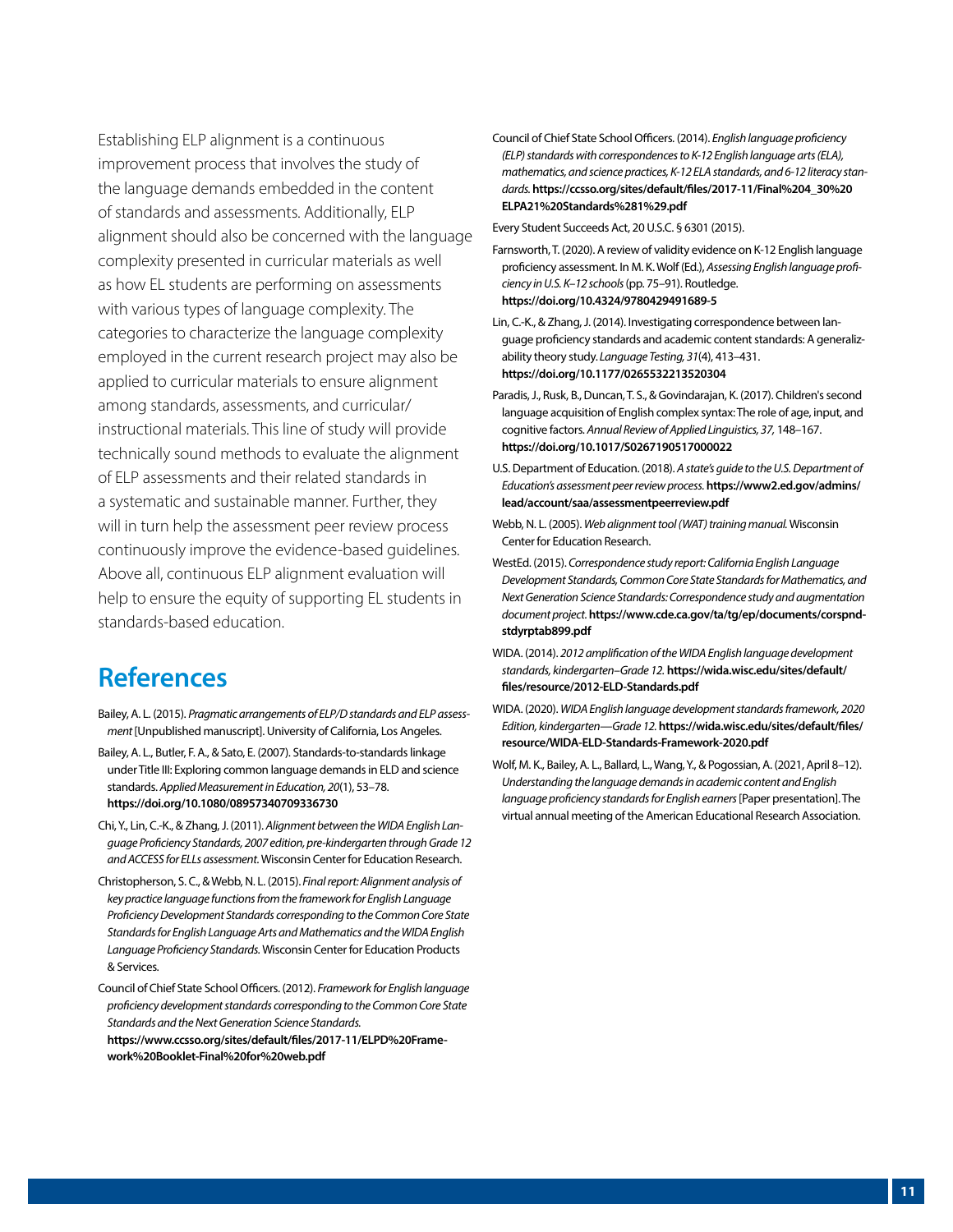### **Appendix: Selected literature relevant to language demand protocol development**

Note: This is not a comprehensive list of literature.

- Bachman, L., & Palmer, A. (1996). *Language testing in practice*. Oxford University Press.
- Bailey, A. L., Butler, F. A., Stevens, R., & Lord, C. (2007). Further specifying the language demands of school. In A. L. Bailey (Ed), *The language demands of school: Putting academic English to the test* (pp. 103–156). Yale University Press.
- Bailey, A. L., & Heritage, M. (2019). *Progressing students' language day by day.*  Sage/Corwin Press.
- Bailey, A. L., & Heritage, M. (2014). The role of language learning progressions in improved instruction and assessment of English language learners. *TESOL Quarterly, 48*(3), 48–506. **<https://doi.org/10.1002/tesq.176>**
- Bailey, A., & Wolf, M. K. (2020). The construct of English language proficiency in consideration of college and career readiness standards. In M. K. Wolf (Ed.), *Assessing English language proficiency in U.S. K-12 schools* (pp. 36–54). Routledge. **<https://doi.org/10.4324/9780429491689-3>**
- Bruner, J. (1990). *Acts of meaning*. Harvard University Press.
- Butler, F. A., Bailey, A. L., Stevens, R., Huang, B., & Lord, C. (2004). *Academic English in fifth-grade mathematics, science, and social studies textbooks* (CSE Technical Report No. 642). University of California, National Center for Research on Evaluation, Standards, and Student Testing.
- Christie, F. (2012). *Language education throughout the school years: A functional perspective.* Wiley-Blackwell.
- Cook, H. G. (2005). *Aligning English language proficiency tests to English language learning standards.* Council of Chief State School Officers.
- Cook, H. G., & MacDonald, R. (2013). *Tool to evaluate language complexity of test items* (WCER Working Paper No. 2013-5). University of Wisconsin-Madison, Wisconsin Center for Education Research.
- Council of Chief State School Officers. (2012). *Framework for English Language Proficiency Development Standards corresponding to the Common Core State Standards and the Next Generation Science Standards.*
- Gebhard, M., & Harman, R. (2011). Genre theory in K-12 schools: A response to high-stakes school reforms in the United States. *Journal of Second Language Writing, 20*(1), 45–55. **<https://doi.org/10.1016/j.jslw.2010.12.007>**
- Halliday, M. A. K. (1994). *An introduction to functional grammar* (2nd ed.). Edward Arnold.
- Halliday, M. A. K., & Hasan, R. (1989). *Language, context, text: Aspects of language in a social-semiotic perspective.* Oxford University Press.
- Levinson, S. C. (1980). Speech act theory: The state of the art. *Language Teaching, 13*(1–2), 5–24. **<https://doi.org/10.1017/S0261444800008661>**
- Sato, E. (2010). *Language for achievement: A framework for academic English language.* WestEd.

Scarcella, R. (2003). *Academic English: A conceptual framework* (Technical

Report No. 2003-1). University of California, Linguistic Minority Research Institute.

- Schleppegrell, M. J. (2004). *The language of schooling: A functional linguistics perspective.* Lawrence Erlbaum. **<https://doi.org/10.4324/9781410610317>**
- Wolf, M. K., Herman, J. L., Kim, J., Abedi, J., Leon, S., Griffin, N., Bachman, P. L., Chang, S. M., Farnsworth, T., Jung, H., Nollner, J., & Shin, H. W. (2008). *Providing validity evidence to improve the assessment of English language learners*  (CRESST Technical Report No. 738). University of California, National Center for Research on Evaluation, Standards, and Student Testing.

### **Notes**

- 1 While the project focus is on standards, assessments, and curricular material at the fifth grade using the Common Core State Standards, WIDA, and the English language standards of the English Language Proficiency Assessment for the 21st Century (ELPA21), the procedures and many findings will be relevant for other grades and other states that have adopted identical or equivalent ELP and academic content standards and their linked assessments. The operationalization of language demands in order to characterize linguistic complexity at fifth grade can be extended to other grades given the ELP standards are formulated in comparable ways across grades and are largely representative of progressively sophisticated examples of many similar language constructs spanning kindergarten through 12th grade.
- 2 We analyzed the 2012 Amplification of WIDA English Language Development Standards (WIDA, 2014), which was written to specifically address Common Core State Standards correspondence to WIDA standards. The more recent 2020 edition of the WIDA standards was not yet released at the start of the project.